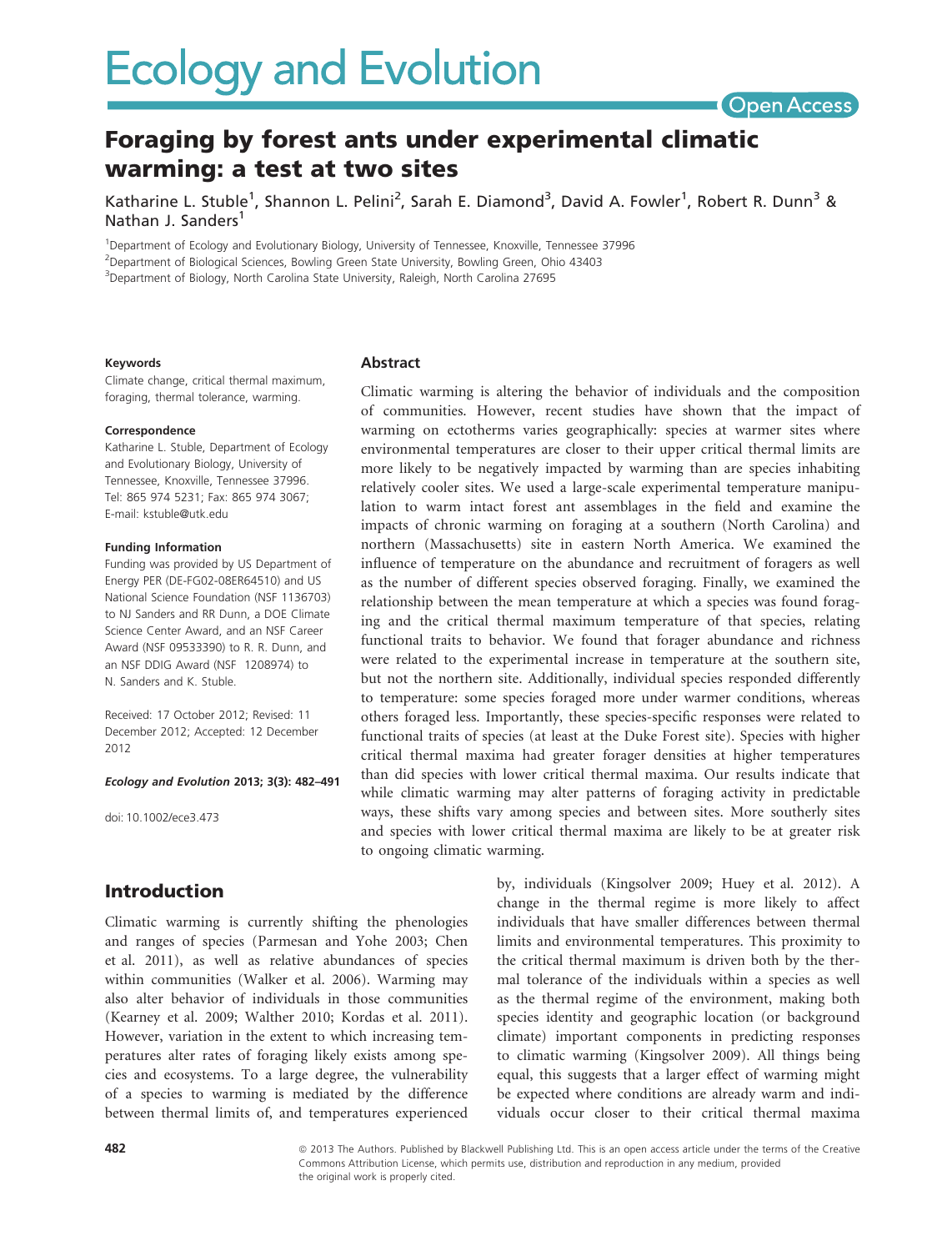$(CT_{max})$  (Deutsch et al. 2008). For example, tropical species typically occur at temperatures that are closer to their critical thermal maxima than do temperate species, making them more susceptible to the detrimental effects of warming (Deutsch et al. 2008; Tewksbury et al. 2008; Kingsolver 2009; Diamond et al. 2012a; Huey et al. 2012). While the differences between the responses of tropical and temperate ectotherms to climate warming are apparent, the question of whether this pattern holds at higher and lower latitudes within the temperate zone is less clear.

Ants are ubiquitous in most terrestrial ecosystems and interact broadly with other species. As a consequence, changes in ant activity, as well as local and regional distributions (including those caused by temperature), can produce changes in ecosystem function, including nutrient transport and seed dispersal, among other impacts (Wardle et al. 2011; Zelikova et al. 2011). Given the influence of temperature on ants, and the often substantial roles, ants play in ecosystems, any change in temperature that affects ants could have cascading effects throughout terrestrial ecosystems.

In this study, we experimentally warmed ant assemblages from ambient to 5.5°C above ambient temperatures over a period of 9 months (Pelini et al. 2011b) to examine the impact of temperature on ant foraging activity across species and populations. To our knowledge, this study is among the first field manipulations to experimentally warm intact animal assemblages, with replication at the southern and northern boundaries of an extensive geographic area. Manipulations were conducted at two distinct locations in order to assess shifts in ant activity both near the northern and southern range extents of several forest ant species in eastern North America. Such experimental warming allowed us to examine explicitly the impacts of temperature on ant foraging activity, as well as how the impacts might differ at northern and southern range boundaries and among species. Here, we tested four explicit predictions:

- (1) Forager abundance of individual species varies with temperature treatment  $(Δ<sup>o</sup>C)$ , and the responses of species to warming depend on the maximum thermal tolerances  $(CT_{max})$  of the species.
- (2) Species richness at baits is lower in higher temperature (Δ°C) treatments.
- (3) Warming alters the ability of ants to recruit to food resources.
- (4) Finally, the magnitude of overall and species-specific shifts in forager abundances, as well as declines in richness, in response to increased temperatures is greater at the southern site than the northern site, because southern species operate closer to their critical upper thermal limits.

# Materials and Methods

To examine the effects of chronic warming on ant foraging, we experimentally manipulated air temperature at two sites - a southern site (Duke Forest in North Carolina, USA) and a northern site (Harvard Forest in Massachusetts, USA). The experimental site at Duke Forest (35° 52′0″N, 79°59′45″W, 130 m above sea level (a.s. l.)) is in an ~80-year old oak-hickory stand. The mean annual temperature at Duke Forest is 15.5°C, and the mean annual precipitation is 1140 mm. The experimental site at Harvard Forest (42°31′48″N, 72°11′24″W, 300 m a. s.l.) is in a ~70-year-old oak-maple stand in the Prospect Hill Tract. The mean annual temperature at Harvard Forest is 7.1°C, and the mean annual precipitation is 1066 mm. Despite the 8°C temperature difference, Duke Forest and Harvard Forest share more than 30 ant species (Pelini et al. 2011b). Furthermore, species found at both sites tend to be at or near their northern range limits in Massachusetts and at or near their southern range limits in North Carolina.

The temperature manipulation consists of 12 open-top chambers at each site. Each chamber is an octagon that is 5 m in diameter and 1.5 m tall. There is an approximately 3 cm gap at the bottom of each chamber which, along with the open top, allows for movement of ants in and out of the chambers. The air within these chambers is actively warmed as described in Pelini et al. (2011b) with nine chambers set to increase ambient air temperatures by approximately 1.5–5.5°C above ambient temperatures at half-degree steps, with one chamber at each temperature treatment. The three remaining chambers are controls and blow air at ambient temperatures into the chambers. Chambers have been warmed continuously since January 2010. Air temperature within the chambers is monitored continually by each of two thermisters connected to a data logger (see Pelini et al. 2011b).

Within each chamber, we placed four evenly spaced bait stations, each consisting of two resource solutions (20% sugar and 20% protein to increase the number of ant species collected). Paired sugar and protein tubes were spaced 1 m apart from one another. We deployed all resource tubes at 11am to sample at a time when the majority of species were foraging. Sampling was conducted in the summer and fall at both sites.

### Resource tubes

The 20% protein solution was made with unflavored whey protein powder (Jay Robb Enterprises, Carlsbad, CA). Both resource solutions consisted of 10-mL of solution in a 50-mL centrifuge tube containing a cotton ball to soak up the solution (Kaspari et al. 2008). Tubes were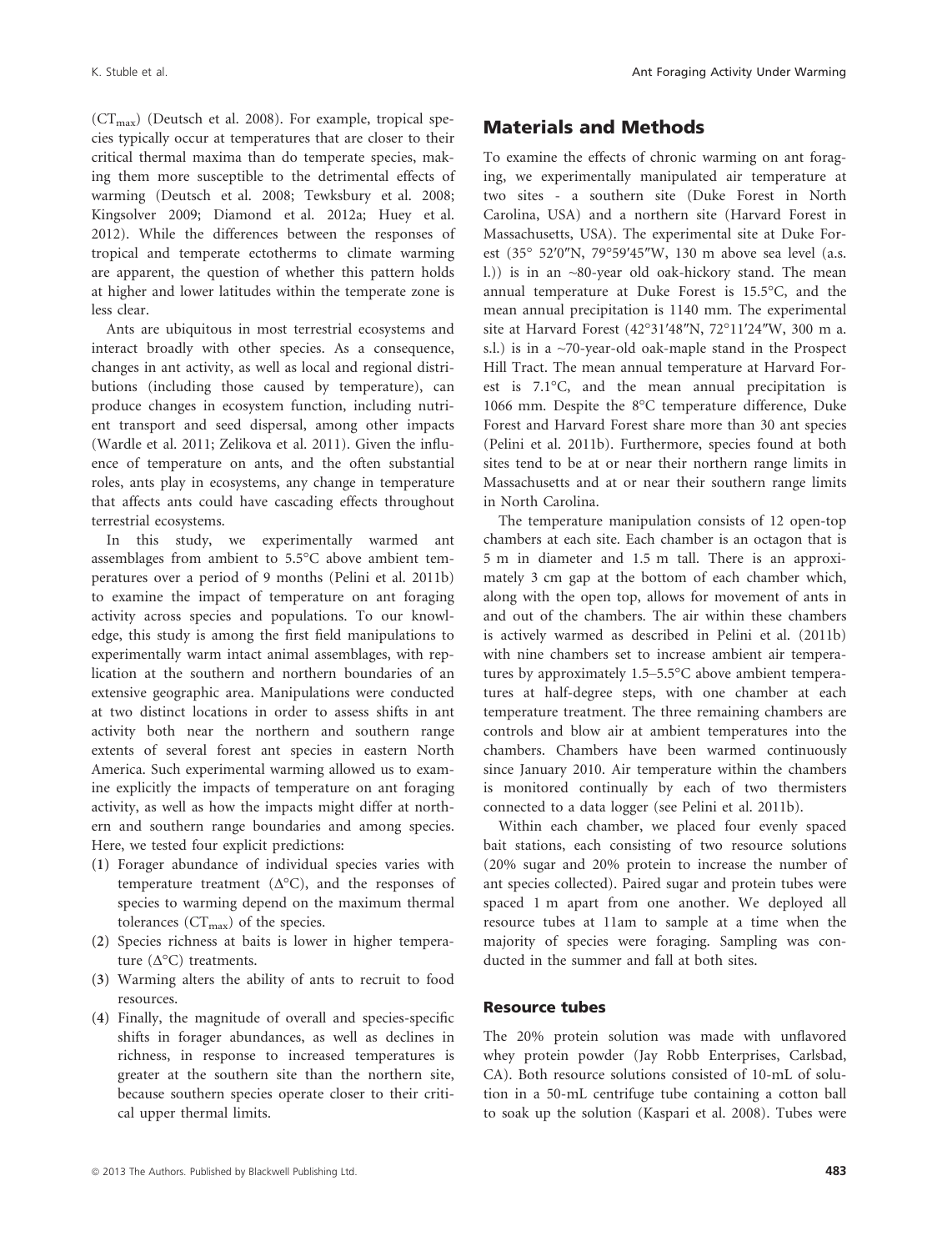placed such that the opening was flat against the surface of the ground or leaf litter, allowing ants easy access to the resource. After 2 h (at 1 pm), the two resource tubes were capped and returned to the lab where all ants were identified to species. Liquid baits have been found to attract the same suite of species that are collected using other common bait types within the warming chambers (personal observation). Moreover, these techniques are being used widely to assess resource limitation in ant communities (Kaspari and Yanoviak 2001; Kaspari et al. 2008, 2010). As with any baiting protocol, there is some chance that interference or aggressive interactions from early discovers deter species that arrive later at the baits. However, we are not interested in quantifying competitive dominance or discovery by particular species in this particular study (but see Stuble et al. in press). Instead, we seek to document the response of the entire assemblage to resources. Aphaenogaster rudis and Aphaenogaster carolinensis were combined under the A. rudis complex due to their perceived morphological and ecological similarity in the field.

#### Forager abundance

We calculated the number of tubes of each resource per chamber (a maximum of four) occupied by ants, as well as by each individual species, for each season and site combination. Because ants are social and live in colonies, which are the unit of selection, estimating abundance is challenging. Therefore, many investigators use occupancy as an estimate of abundance (Kaspari 2001; Longino et al. 2002; Sanders et al. 2007). Here, we use bait occupancy (number or proportion of baits occupied), which is also often used as an estimate of ant abundance (Holway 1998; Ratchford et al. 2005; Wittman et al. 2010). We used ANCOVA to examine the effects of temperature treatment  $(\Delta^{\circ}C,$  which is the degrees Celsius above ambient temperature), as a continuous variable as well as site (Duke Forest or Harvard Forest), whereas controlling for season, and resource type (protein or sugar) (included as fixed effects), on overall and species-specific bait occupancy. Site and/or season were removed as factors from the model for species that were entirely absent from a given site or season. Models were subsequently run separately for each site to examine the relationship between temperature treatment and forager abundance in cases in which there was a significant site-by-treatment interaction. All analyses were conducted using SAS version 9.2 and for all analyses, we tested for all combinations of interactions, sequentially removing nonsignificant interactions. We square-root transformed data on overall ant occupancy of resource tubes to meet normality assumptions (Bolker et al. 2009). For clarity, we present untransformed data in the figures and tables. Species-specific models were not run for species observed in fewer than eight resource tubes.

### Species richness

In order to collect ants that were foraging in the chambers but not necessarily visiting the resource tubes during the summer sampling period, we hand sampled for 5 min in each chamber following the baiting trial. Representatives of all species seen in these 5 min were collected. We combined these data with the data from the resource tube experiment to estimate total richness for each chamber. We again used ANCOVA to examine the effects of Δ°C (included as a continuous variable) and site (included as a categorical variable) on species richness. We square-root transformed richness data to meet the normality assumptions of ANCOVA.

# Recruitment

We estimated recruitment as the number of workers in a resource tube for each species that discovered the tube, as well as for all ant species combined. We analyzed the data using ANCOVA with  $\Delta$ °C as a continuous variable, and site, season, and resource as discrete variables. Site and/or season were removed as factors from the model for species that were entirely absent from a given site or season. To meet assumptions of normality, overall recruitment data (data for all ants, combined) were cuberoot transformed. For species-specific recruitment data, we log-transformed recruitment by both Aphaenogaster rudis and Crematogaster lineolata (recruitment data for the remaining species did not need to be transformed).

#### Thermal tolerance

Finally, we calculated the mean temperature at which each species at Duke Forest was found foraging during both the summer and the fall. To examine the relationship between thermal tolerance and foraging activity in hot chambers, we used the critical thermal maxima  $(CT<sub>max</sub>)$  determined for ants at Duke Forest in the summer of 2010 based on the temperature at which locomotive coordination was lost (the temperature was raised 2°C every 10 min) (Diamond et al. 2012a). The rate of experimental warming and use of ramping experiments can affect estimation of thermal tolerance (Rezende et al. 2011; Terblanche et al. 2011), but we note that identical methods were used for all the study species included here. The mean foraging temperature for each species was regressed against the CT<sub>max</sub> for each species, based on worker abundances in resource tubes. We performed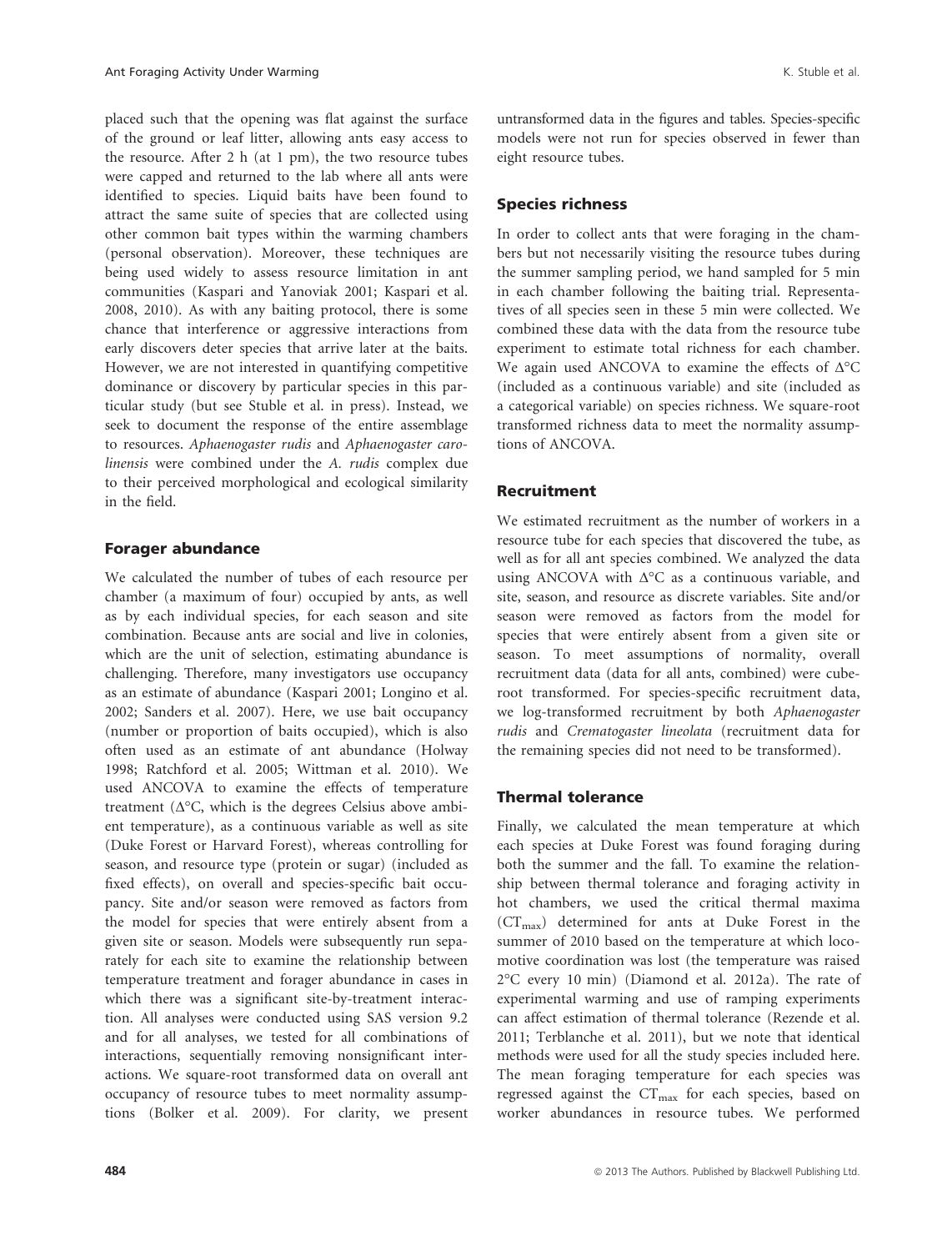separate regressions for summer and fall, as ambient temperatures differed between seasons and not all species were sampled in both seasons. Harvard Forest was not considered in this analysis because only three species were present in tubes, limiting our ability to conduct meaningful statistical analyses.

# Results

### Forager abundance

We observed Aphaenogaster lamellidens, A. rudis, Camponotus pennsylvanicus, C. lineolata, Formica pallidefulva, Nylandaria faisonensis, Prenolepis imparis, and Temnothorax curvispinosus in resource tubes at Duke Forest and A. rudis, C. pennsylvanicus and Myrmica punctiventris at Harvard Forest. Overall ant occupancy of resource tubes per chamber (as measured by the number of baits containing ants in a chamber) was  $6 \times$  higher at Duke Forest  $(1.2 \pm 0.2 \text{ baits} \text{ chamber}^{-1})$  than Harvard Forest  $(0.2 \pm 0.1 \text{ pairs } \text{chamber}^{-1})$  and  $6.7 \times \text{ higher in the sum-}$ mer  $(1.3 \pm 0.2 \text{ baits } \text{chamber}^{-1})$  than in the fall  $(0.2 \pm 0.1 \text{ baits chamber}^{-1})$ . Overall, ant occupancy did not depend on Δ°C (F<sub>1,90</sub> = 2.42, *P* = 0.12) (Fig. 1), but there was a significant site-by-Δ°C interaction  $(F<sub>1.90</sub> = 3.95, P = 0.05)$  such that  $\Delta$ <sup>o</sup>C and ant occupancy were positively correlated at Duke Forest  $(F<sub>1,44</sub> = 5.72)$ ,  $P = 0.02$ ,  $R^2 = 0.58$ , but not at Harvard Forest  $(F<sub>1.44</sub> = 0.16, P = 0.70).$ 



Figure 1. Ant occupation of protein and sugar baits as a function of temperature treatment. There is no significant effect of temperature treatment on ant abundance, although there was a significant site  $\times$  treatment interaction. Only data from Duke Forest in the summer are shown, showing a positive relationship between bait occupancy and temperature treatment. The line is the best-fit line through all the points, regardless of bait type.

Responses to temperature treatment varied among species. Resource tube occupancy by C. pennsylvanicus and A. rudis remained unrelated to Δ°C, whereas P. imparis was negatively associated with  $\Delta$ °C, and F. pallidefulva and C. lineolata were positively associated with Δ°C (Table 1). Only A. rudis and C. pennsylvanicus were present at both sites in numbers great enough to allow for analysis of between-site variation, although neither species differed significantly in forager abundance between the two sites or among temperature treatments (Table 1).

#### Species richness

Species richness of actively foraging ants was  $3.2 \times$  higher at Duke Forest  $(4.3 \pm 0.5$  species chamber<sup>-1</sup>) than at Harvard Forest  $(1.3 \pm 0.5 \text{ species chamber}^{-1})$ . Temperature treatment (Δ°C) was not related to species richness  $(F_{1,20} = 1.03, P = 0.31)$  (Fig. 2), but there was a significant temperature  $\times$  site interaction ( $F_{1,20} = 2.55$ ,  $P = 0.02$ ) such that species richness at Duke Forest was marginally positively correlated with  $\Delta^{\circ}C$  ( $F_{1,10} = 4.04$ ,  $P = 0.07$ ), whereas there was no relationship between richness and  $\Delta$ °C at the Harvard Forest site ( $F_{1,10} = 2.82$ ,  $P = 0.12$ .

#### Recruitment

Recruitment (number of ants in a resource tube assuming that tube had been discovered) was not related to Δ°C

Table 1. ANCOVA table of ant abundance as measure by the number of resource tubes containing a worker of a given species. When species were only observed during on season or at one site, season and/or site were not included as factors. Interactions were removed from the model when nonsignificant. Treatment refers to the experimental warming treatment.

| <b>Species</b>                         | Variable  | d f  | F     | P      |
|----------------------------------------|-----------|------|-------|--------|
| Aphaenogaster rudis Enzmann            | Treatment | 1,91 | 0.56  | 0.46   |
|                                        | Resource  | 1,91 | 8.32  | < 0.01 |
|                                        | Site      | 1,91 | 0.07  | 0.79   |
|                                        | Season    | 1,91 | 5.57  | 0.02   |
| Camponotus pennsylvanicus<br>(De Geer) | Treatment | 1,91 | 0.02  | 0.87   |
|                                        | Resource  | 1.91 | 9.36  | < 0.01 |
|                                        | Site      | 1.91 | 2.89  | 0.09   |
|                                        | Season    | 1.91 | 9.36  | < 0.01 |
| Crematogaster lineolata (Say)          | Treatment | 1,44 | 4.33  | 0.04   |
|                                        | Resource  | 1,44 | 0.87  | 0.36   |
|                                        | Season    | 1,44 | 24.64 | < 0.01 |
| <i>Formica pallidefulva</i> Latreille  | Treatment | 1,21 | 4.50  | 0.05   |
|                                        | Resource  | 1.21 | 0.67  | 0.42   |
| Prenolepis imparis Emery               | Treatment | 1,21 | 13.30 | < 0.01 |
|                                        | Resource  | 1,21 | 0.48  | 0.49   |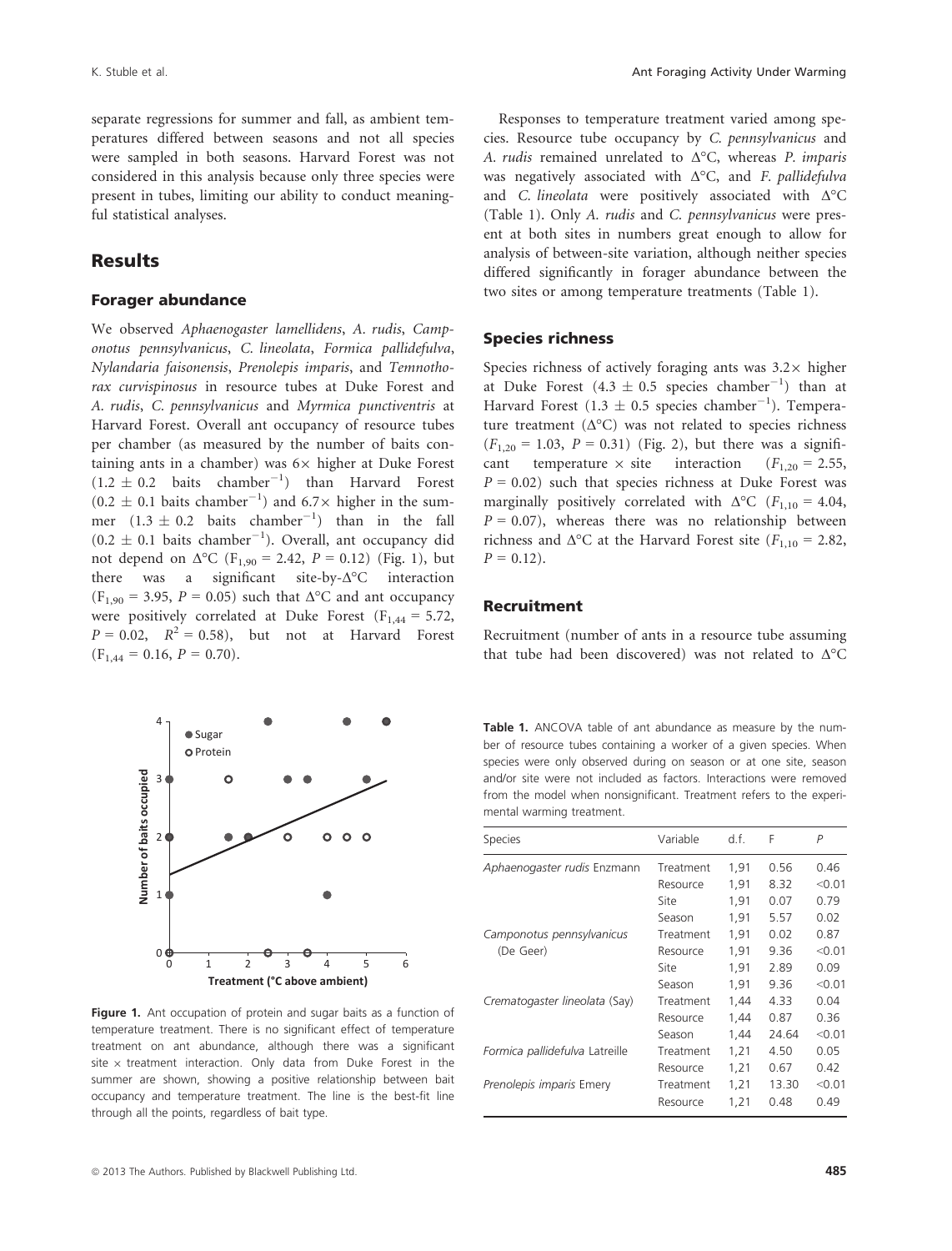after controlling for the effects of site, season, and resource type (total ants on baits regardless of species identity)  $(F_{1,31} = 1.51, P = 0.23)$ . This was also true when considering recruitment for individual species (Table 2), which showed no response to variation in Δ°C.

### Thermal tolerance

At Duke Forest, species with a higher  $CT_{\text{max}}$  tended to be more abundant in warmer chambers than did those species with a lower  $CT_{\text{max}}$ .  $CT_{\text{max}}$  across species was significantly correlated with the mean temperature at which individuals were found foraging in both the summer  $(F_{1,4} = 7.73, P = 0.0498, R^2 = 0.66)$  and fall  $(F_{1,4} = 12.76,$ 



Figure 2. Species richness as a function of temperature treatment. There is no relationship between temperature treatment and richness at either site.

Table 2. ANCOVA table of recruitment ability (number of workers if a species was present on a bait). Treatment refers to the experimental warming treatment.

| Species                   | Factor    | df.  | F     | Ρ      |
|---------------------------|-----------|------|-------|--------|
| Aphaenogaster rudis       | Treatment | 1,11 | 0.76  | 0.40   |
|                           | Resource  | 1,11 | 0.85  | 0.38   |
|                           | Site      | 1,11 | 0.03  | 0.86   |
|                           | Season    | 1,11 | 2.32  | 0.16   |
| Camponotus pennsylvanicus | Treatment | 1,5  | 1.02  | 0.34   |
|                           | Resource  | 1,5  | 0.04  | 0.85   |
| Crematogaster lineolata   | Treatment | 1,14 | 1.21  | 0.29   |
|                           | Resource  | 1,14 | 4.82  | 0.05   |
|                           | Season    | 1,14 | 6.57  | 0.02   |
| Formica pallidefulva      | Treatment | 1,2  | 1.91  | 0.3    |
|                           | Resource  | 1,2  | 0.13  | 0.75   |
| Prenolepis imparis        | Treatment | 1,11 | 0.43  | 0.52   |
|                           | Resource  | 1,11 | 17.95 | < 0.01 |

 $P = 0.02$ ,  $R^2 = 0.76$ ) at Duke Forest (Fig. 3). There were six species present in both the summer and fall at Duke Forest, with four species present in both seasons: A. rudis, C. lineolata, N. faisonensis, and T. curvispinosus. In the summer, C. pennsylvanicus and F. pallidefulva were also present, whereas A. lamellidens and P. imparis were present in the fall. This analysis included ants from only Duke Forest because the Harvard Forest site was too depauperate to perform meaningful analyses.

# **Discussion**

Climatic warming continues to change the structure and function of communities (Parmesan 1996; Thomas et al. 2006; Kardol et al. 2010; Walther 2010; Sheik et al. 2011). However, the magnitude and direction of these changes may vary by region (Kingsolver 2009; Pelini et al. 2011a) and depend on community composition (Williams et al. 2008). By experimentally manipulating temperatures of intact ant assemblages, we found evidence for shifts in foraging activity of several common generalist ant species consistent with predictions based on their thermal tolerances at the southern site. Importantly, however, the relationship between foraging activity and temperature treatment (Δ°C) varied between the northern and southern sites, with greater impacts at the more southern site.



Figure 3. Mean temperature  $(\pm$ standard error) at which a species was observed foraging as a function of the critical thermal maximum in a) the summer and b) the fall at Duke Forest. Each point represents a species and the line represents the best-fit linear regression.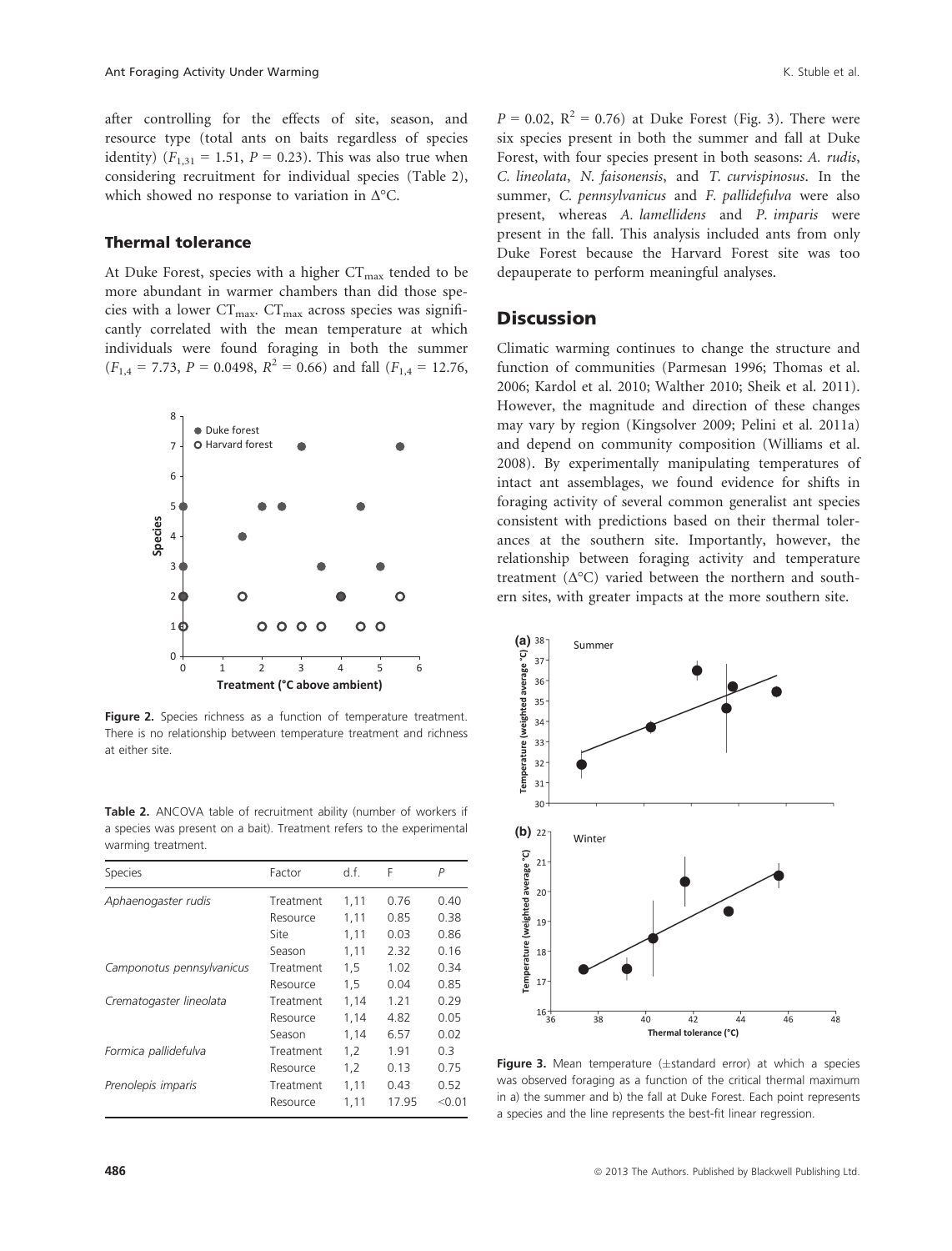These results are not entirely surprising as temperature clearly influences foraging in ants and many other ectotherms (Traniello et al. 1984; Cerdá et al. 1997, 1998; Ruano et al. 2000; Hurlburt et al. 2008). More basically, temperature, at least for some species, can also regulate the onset and cessation of foraging, whether daily (Talbot 1943), or seasonally (Sanders 1972; Markin et al. 1974). These factors may ultimately influence both the likelihood that an ant will be able to find food resources under warmed conditions, and also the extent to which a species will recruit to that food resource once it is discovered. However, the effects of temperature increases on foraging activity are likely driven, in part, by species-specific thermal tolerances. As such, thermal tolerance can ultimately regulate ant foraging activity in a warmer climate and determine the susceptibility of ants to climatic warming (Diamond et al. 2012a). In addition, other temperaturerelated factors, including the rapid breakdown of pheromones at high temperatures and running speeds, likely play a role in regulating the impacts of temperature on ant foraging activity (Hurlburt et al. 2008; van Oudenhove et al. 2011, 2012). Levels of foraging activity may also be influenced by any shifts in worker abundance caused by warming.

The effect of temperature on forager abundances varied between sites: temperature was significantly and positively associated with forager abundance at the southern site (Duke Forest), but not at the northern site (Harvard Forest), indicating the importance of geographic location in determining the impact of warming on communities. The effects of geographic location are similarly important among populations of spiders. Spiders from warmer locations are more heat-tolerant than those from cooler locations, leading to variability in foraging behavior (Barton 2011). In ants at least, such geographic variation in response to temperatures likely scales up to influence geographic distributions of species in a warmed world. For instance, Fitzpatrick et al. (2011) suggested that ant assemblages from cooler regions of North America are likely to be more resilient to climatic warming than are assemblages from warmer regions, due, in part, to the smaller range sizes of southern populations.

Furthermore, we found that the effects of warming on species richness varied between sites: species richness at baits was positively correlated with warmer temperatures  $(\Delta^{\circ}C)$  at the southern site, but not at the northern site. This increase in richness at the southern site may be the result of combined effects in increased colonization of sites by thermophilic species along with an increase in worker abundance and activity by species already present. Although the overall trend at the southern site was an increase in richness with increasing temperatures, the abundances of some species declined with warming, whereas the abundance of others increased (Pelini et al. 2011a). In particular, foraging by two species (C. pennsylvanicus and A. rudis) did not depend on temperature, foraging by two others (F. pallidefulva and C. lineolata) increased with temperature, and foraging by one (P. imparis) decreased with temperature. Notably, the two species that responded positively to temperature (F. pallidefulva and C. lineolata) were observed only at the southern site in this study. However, this was also true of the only species found to respond negatively to warming (P. imparis, called the "winter ant" because of its propensity to forage in cooler seasons), which was observed only at Duke Forest and only during the fall sampling event. These species-specific responses are congruent with what we know about the annual and diurnal foraging patterns in these species. Foraging by P. imparis is thought to be driven primarily by temperature with an optimal temperature range between 7 and 16°C (Talbot 1943). Formica pallidefulva (formerly F. incerta) forages almost exclusively during the day, a habit that Talbot (1946) found to be driven by temperature. Talbot never found F. pallidefulva foraging below 15.5°C, and suggested that its optimal foraging temperature ranged from 29.5°C and 35°C, although she also observed the species foraging at temperatures exceeding 37.5°C. Likewise, C. lineolata responds positively with increased temperature, occurring at higher densities under experimentally warmed conditions (Pelini et al. 2011a). Such variability in responses to warming among ants may lead to shifts in the biogeographic distributions of ant functional traits, although, inversely, this variability in thermal preferences could also result from differences in biogeographic distributions (Fitzpatrick et al. 2011).

Thermal physiology was a strong predictor of the foraging responses of species to experimental climatic warming at the southern site. Species with higher thermal tolerances exhibited more foraging activity in warmer chambers at Duke Forest, and this pattern held during both the summer and fall. This disparate response to temperature across species points to the potential utility of  $CT<sub>max</sub>$  in determining species-specific foraging responses to warming. Indeed,  $CT_{\text{max}}$  is a strong predictor of cumulative ant activity density in this system: species with higher  $CT_{\text{max}}$  are generally more abundant in pitfall traps (Diamond et al. 2012b). Unfortunately, there were not enough actively foraging species collected in this study to conduct similar analyses for the Harvard Forest site. However, we note that  $CT_{\text{max}}$  values for ectotherms tend to be fairly constant across latitudes, likely placing the environmental conditions experienced by northern populations farther from their upper thermal limits (Sunday et al. 2011; Hoffmann et al. 2012). Our results suggest that understanding a key physiological trait can illuminate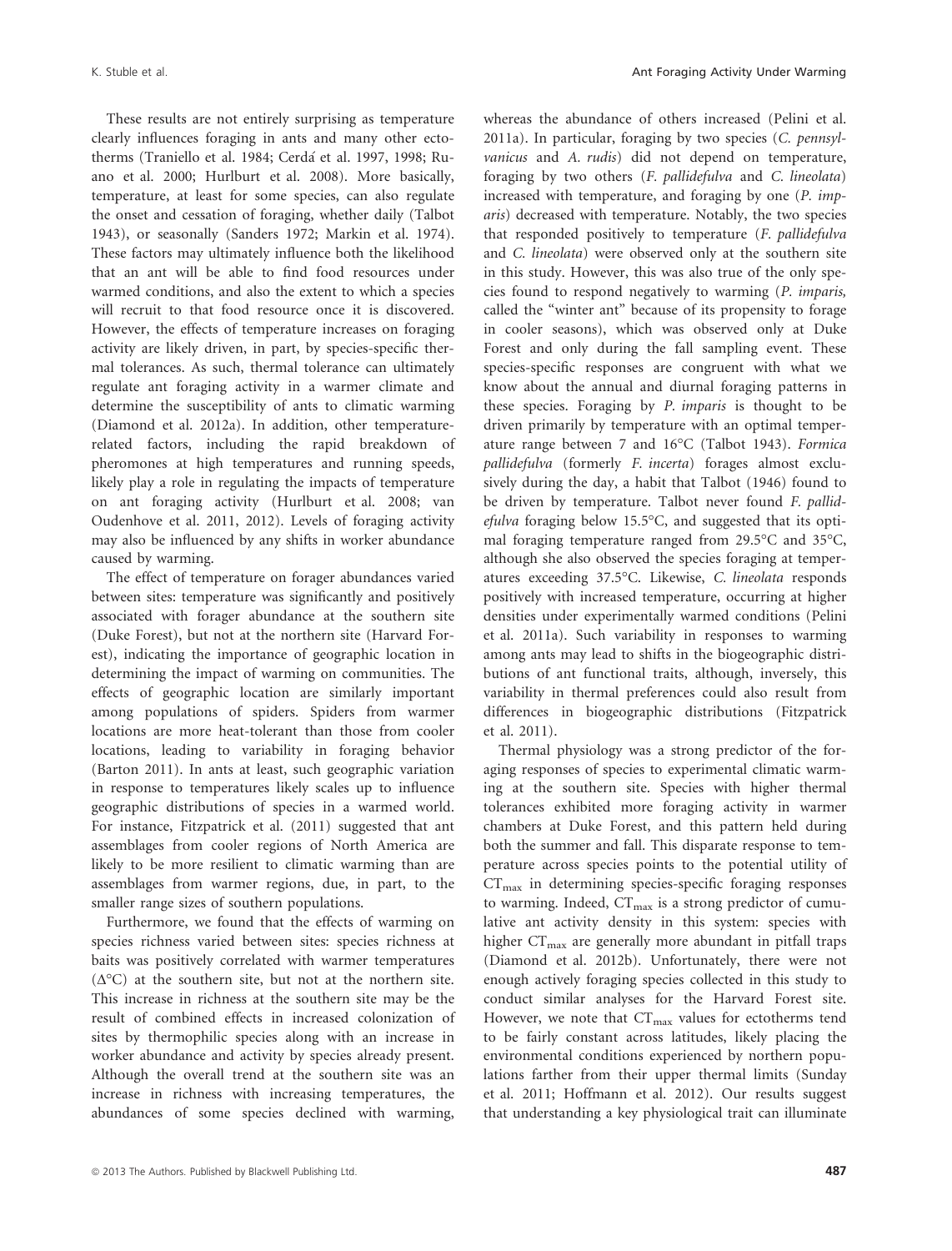species-specific responses to climatic warming and potentially lead to the development of robust predictions about the response of biodiversity to warming. In general, there is growing evidence that suggests an important role for physiological traits in better informing species' responses to global climatic warming (Kingsolver 2009; Barton 2011), and our study provides additional support for this relationship. Importantly, our study also establishes a critical link between thermal physiology and species-specific responses to large-scale experimental climatic warming.

These changes in forager abundance did not arise because of variation in recruitment ability with warming because, if a species found a bait, recruitment was essentially equivalent across all temperatures. It is also important to note that the  $CT_{\text{max}}$  of a species and its abundance in chambers tracked temperature in both the summer, as well as the fall when temperatures were far from  $CT_{\text{max}}$ . This suggests that the relationship between  $CT_{\text{max}}$  and forager abundance across temperature manipulations may be driven by overall shifts in forager abundances in the warmed chambers rather than behavioral shifts in recruitment ability related to temperature. If this were the case, we would expect to see both altered recruitment ability as a function of temperature as well as a reduced importance of  $CT_{\text{max}}$  in driving foraging patterns in the warmed chambers when temperature conditions are far from  $CT_{\text{max}}$ . However, we did not collect data on colony size or densities, making it difficult to ascertain the mechanism leading to shifts in forager abundances.

The experimental warming chambers in which this study was conducted are completely open at the top and elevated approximately 2.5 cm from the soil surface at the bottom, meaning that it is possible for the ants we see foraging in the chambers to come from colonies that are outside the chambers (Moise and Henry 2010). While we cannot be certain where the ants are nesting in this study, if the ants we see in the chambers actually came from outside of the chambers, our results still demonstrate that foraging activity depends on temperature. However, we suspect that it is unlikely that many of the ants we see foraging in the chambers come from colonies outside the chambers because the foraging ranges of the most commonly observed species are generally <1 m (Pudlo et al. 1980; personal observation, Lubertazzi 2012). Furthermore, in a pilot experiment, baits stocked with crumbs of Pecan Sandies were placed in each chamber. Out of 72 observations of Aphaenogaster spp. foragers returning to a nest with a crumb from the bait, in only three instances was the nest outside the chamber (L. Nichols, unpubl. data). It is possible, however, that some Camponotus and Formica species may forage many meters (personal observation). But whatever the case, our results stand: these manipulations demonstrate a relationship between experimentally manipulated temperature and foraging activity in ants, regardless of how far ants forage away from their nests.

When temperature altered foraging activity, its effects tended to be present at only the southern site (Duke Forest). This is consistent with the findings of Pelini et al. (2011a) who also showed warming to have less of an impact on species richness and foraging activity at Harvard Forest than Duke Forest. However, it is notable that this trend remains despite the greater magnitude of warming in this study (up to  $+5^{\circ}$ C) relative to that in the Pelini et al. (2011a) study (+1°C, which was conducted with passive warming chambers). The lack of an effect of warming at the northern site may point to the resilience of ants at the northern end of their range to fairly substantial warming. More generally, the results of both the Pelini et al. (2011a) study and ours are consistent with other reports suggesting that warming may be more detrimental at lower latitudes (Deutsch et al. 2008; Tewksbury et al. 2008; Kingsolver 2009; Huey et al. 2012). While these studies typically involve comparisons of tropical and nontropical regions, our study detected significant sitelevel differences in responses to warming when comparing communities along a latitudinal gradient entirely within the temperate zone. This may suggest that, along with tropical regions, the flora and fauna of low-latitude portions of the temperate zone may also be at increased risk as a result of climate change.

Our study focuses on short-term responses to warming. However, over more generations, the ant populations in our experimental arrays might also adapt to chronic warming (Davis et al. 2005; Skelly et al. 2007; Hof et al. 2011; Hoffmann and Sugò 2011). While the genetic architecture of thermal preference and performance generally remains unknown, recent studies suggests that adaptation – particularly via foraging responses – may be constrained in ectotherms such that they will not be able to evolve fast enough to cope with climatic warming (Davis et al. 2005; Sinervo et al. 2010). Thus, we might expect that, in our experimental warming array, ant species that have a low CT<sub>max</sub> will not experience sufficient evolutionary change to be able to inhabit the warmest chambers. If indeed limited adaptive ability is a widespread pattern, ants and ectotherms more generally will be reliant on acclimation, behavior, and dispersal responses to warming, i.e. the shorter term types of responses captured by the warming experiment described here. Additionally, shifts in the abundance of foragers on baits are likely to influence reproductive success and survival of colonies, potentially amplifying the impacts of warming on the ant community over time.

In summary, under experimentally warmed conditions, we found that warming altered ant foraging activity, but had a greater impact at the southern range limit than at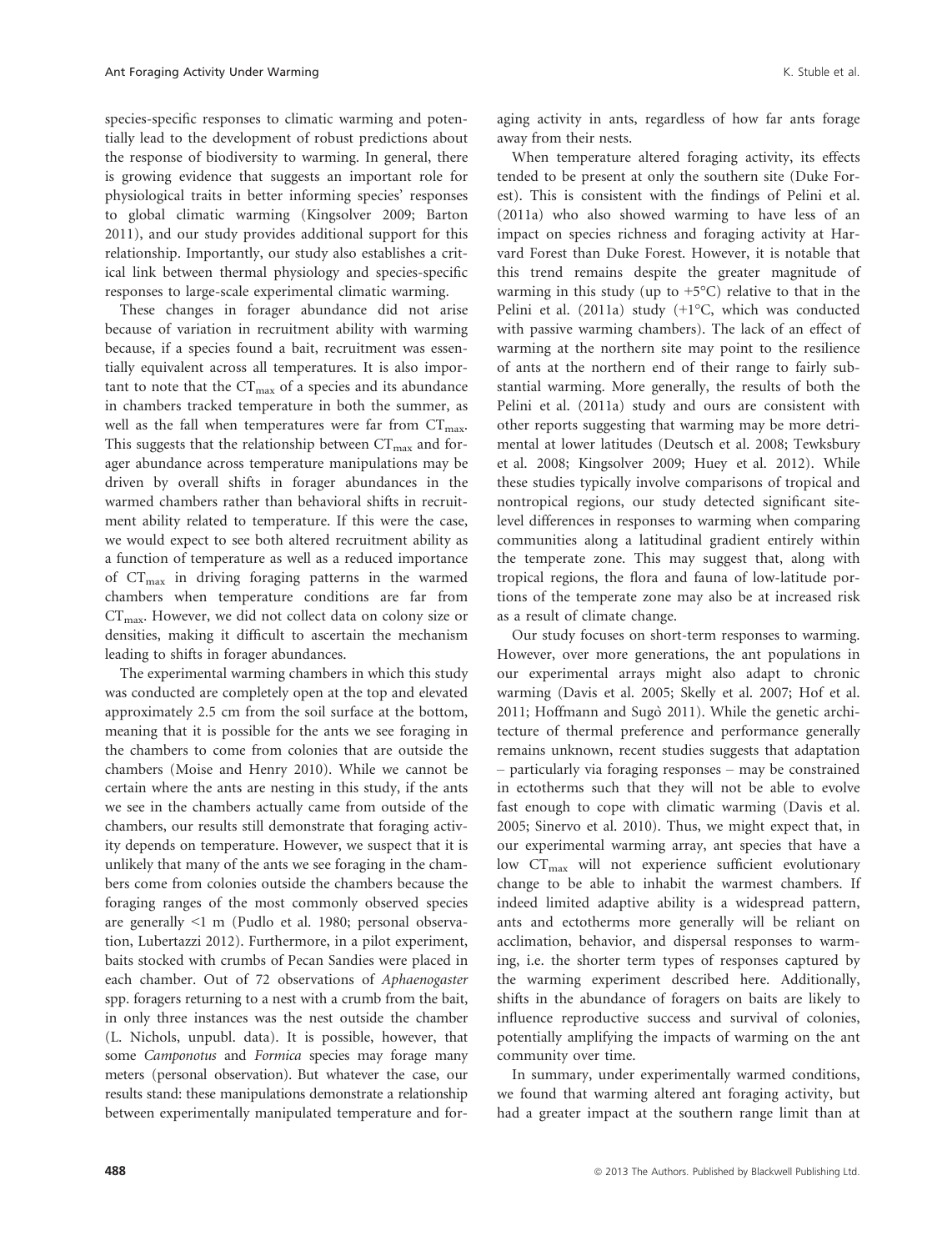the northern range limit, and, at least at the southern site, species with higher  $CT_{\text{max}}$  foraged more heavily at warmer temperatures than did species with lower  $CT_{\text{max}}$ . The altered levels of foraging activity as a result of warming may have important implications for both species persistence as well as ecosystem functioning. Taken together, our results indicate that future research interested in predicting the effects of temperature on the structure and dynamics of communities should consider the behavior and thermal physiology of individual taxa, and how the responses of those taxa vary geographically.

# Acknowledgments

Funding was provided by US Department of Energy PER (DE-FG02-08ER64510) and US National Science Foundation (NSF 1136703) to NJ Sanders and RR Dunn, a DOE Climate Science Center Award, and an NSF Career Award to R. R. Dunn (NSF 09533390). K. Stuble was supported by a DOE GREF, EPA STAR, and an NSF DDIG Award (NSF 1208974). We thank M. Burt, A. Clark, H. McLean, L. Nichols, E. Oberg, M. Pelini, M. Romero, and S. Waring for field assistance and technical support.

# Conflict of Interest

None declared.

# References

- Barton, B. T. 2011. Local adaptation to temperature conserves top-down control in a grassland food web. Proc. R. Soc. B 278:3102–3107.
- Bolker, B. M., M. E. Brooks, C. J. Clark, S. W. Geange, J. R. Poulsen, M. H. H. Stevens, et al. 2009. Generalized linear mixed models: a practical guide for ecology and evolution. Trends Ecol. Evol. 24:127–135.
- Cerda, X., J. Retana, and S. Cros. 1997. Thermal disruption of transitive hierarchies in Mediterranean ant communities. J. Anim. Ecol. 66:363–374.
- Cerda, X., J. Retana, and A. J. Manzaneda. 1998. The role of competition by dominants and temperature in the foraging of subordinate species in Mediterranean ant communities. Oecologia 117:404–412.
- Chen, I.-C., J. K. Hill, R. Ohlemüller, D. B. Roy, and C. D. Thomas. 2011. Rapid range shifts of species associated with high levels of climate warming. Science 333:1024–1026.
- Davis, M. B., R. G. Shaw, and J. R. Etterson. 2005. Evolutionary responses to changing climate. Ecology 86:1704–1714.
- Deutsch, C. A., J. J. Tewksbury, R. B. Huey, K. S. Sheldon, C. K. Ghalambor, D. C. Haak, et al. 2008. Impacts of climate warming on terrestrial ectotherms across latitude. Proc. Natl. Acad. Sci. USA 105:6668–6672.
- Diamond, S. E., D. M. Sorger, J. Hulcr, S. L. Pelini, I. Del Toro, C. Hirsch, et al. 2012a. Who likes it hot? A global analysis of the climatic, ecological, and evolutionary determinants of warming tolerance in ants. Glob. Change Biol. 18:448–456.
- Diamond, S. E., L. M. Nichols, N. McCoy, C. Hirsch, S. Pelini, N. J. Sanders, et al. 2012b. Physiological thermal tolerance outperforms environmental niche models in predicting the responses of ants to climate warming. Ecology 93:2305–2312.
- Fitzpatrick, M. C., N. J. Sanders, S. Ferrier, J. T. Longino, M. D. Weiser, and R. R. Dunn. 2011. Forecasting the future of biodiversity: a test of single- and multi-species models for ants in North America. Ecography 34:836–847.
- Hof, C., I. Levinsky, M. B. Araujo, and C. Rahbek. 2011. Rethinking species' ability to cope with rapid climate change. Glob. Change Biol. 17:2987–2990.
- Hoffmann, A. A., and C. M. Sugò. 2011. Climate change and evolutionary adaptation. Nature 470:479–485.
- Hoffmann, A. A., S. L. Chown, and S. Clusella-Trullas. 2012. Upper thermal limits in terrestrial ectotherms: how constrained are they? Funct. Ecol. (in press). doi: 10.1111/ j.1365-2435.2012.02036.x.
- Holway, D. A. 1998. Factors governing rate of invasion: a natural experiment using Argentine ants. Oecologia 115:206–212.
- Huey, R. B., M. R. Kearney, A. Krockenberger, J. A. M. Holtum, M. Jess, and S. E. Williams. 2012. Predicting organismal vulnerability to climate warming: roles of behaviour, physiology and adaptation. Philos. Trans. R. Soc. B 367:1665–1679.
- Hurlburt, A. H., F. Bellantyne, and S. Powell. 2008. Shaking a leg and hot to trot: the effects of body size and temperature on running speed in ants. Ecol. Entomol. 33:144–154.
- Kardol, P., C. E. Campany, L. Souza, R. J. Norby, J. F. Weltzin, and A. T. Classen. 2010. Climate change effects on plant biomass alter dominance patterns and community evenness in an experimental old-field ecosystem. Glob. Change Biol. 16:2676–2687.
- Kaspari, M. 2001. Taxanomic level, trophic biology and the regulation of local abundance. Glob. Ecol. Biogeogr. 10:229–244.
- Kaspari, M., and S. P. Yanoviak. 2001. Bait use in tropical litter and canopy ants – evidence for differences in nutrient limitation. Biotropica 50:382–390.
- Kaspari, M., S. P. Yanoviak, and R. Dudley. 2008. On the biogeography of salt limitation: a study of ant communities. Proc. Natl. Acad. Sci. USA 105:17848–17851.
- Kaspari, M., C. Chang, and J. Weaver. 2010. Salted roads and sodium limitation in a northern forest ant community. Ecol. Entomol. 35:543–548.
- Kearney, M., R. Shine, and W. P. Porter. 2009. The potential for behavioral thermoregulation to buffer "cold-blooded" animals against climate warming. Proc. Natl. Acad. Sci. USA 106:3835–3840.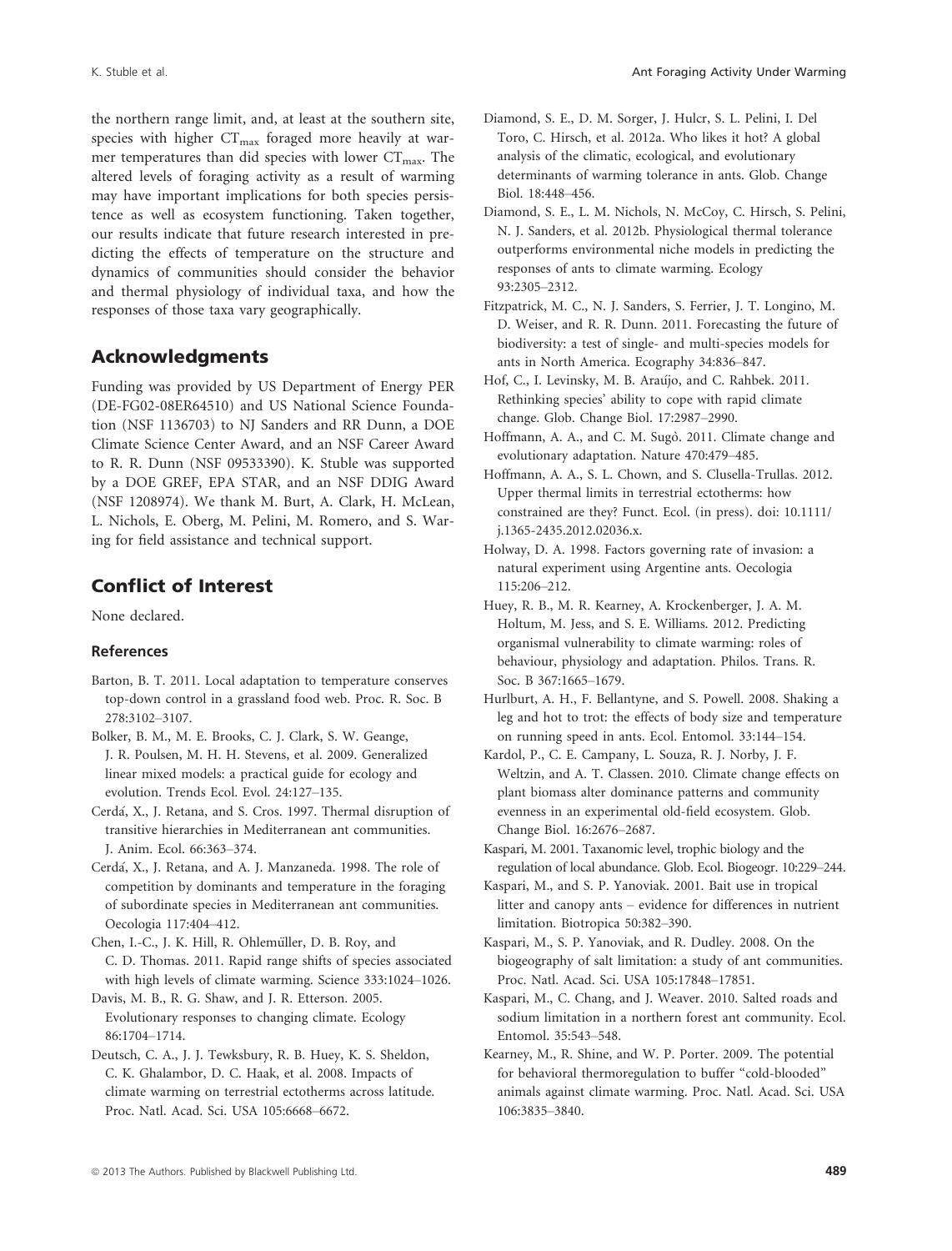Kingsolver, J. G. 2009. The well-temperatured biologist. Am. Nat. 174:755–768.

Kordas, R. L., C. D. G. Harley, and M. I. O'Connor. 2011. Community ecology in a warming world: the influence of temperature on interspecific interactions in marine systems. J. Exp. Mar. Biol. Ecol. 400:218–226.

Longino, J. T., J. Coddington, and R. K. Colwell. 2002. The ant fauna of a tropical rain forest: estimating species richness three different ways. Ecology 83:689–702.

Lubertazzi, D. 2012. The biology and natural history of Aphaenogaster rudis. Psyche 2012:1–11.

Markin, G. P., J. O'Neal, J. H. Dillier, and H. L. Collins. 1974. Regional variation in the seasonal activity of the imported fire ant, Solenopsis saevissima richteri. Environ. Entomol. 3:446–452.

Moise, E. R. D., and H. A. L. Henry. 2010. Like moths to a street lamp: exaggerated animal densities in plot-level global change field experiments. Oikos 119:791–795.

van Oudenhove, L., E. Billoir, R. Boulay, C. Bernstein, and X. Cerda. 2011. Temperature limits trail following behaviour through pheromone decay in ants. Naturwissenschaften 98:1009–1017.

van Oudenhove, L., R. Boulay, A. Lenoir, C. Bernstein, and X. Cerda. 2012. Sunstrate temperature constrains recruitment and trail following behavior in ants. J. Chem. Ecol. 38:802–809.

Parmesan, C. 1996. Climate and species' range. Nature 382:765–766.

Parmesan, C., and G. Yohe. 2003. A globally coherent fingerprint of climate change impacts across natural systems. Nature 421:37–42.

Pelini, S. L., M. Boudreau, N. McCoy, A. M. Ellison, N. J. Gotelli, N. J. Sanders, et al. 2011a. Effects of shortterm warming on low and high latitude forest ant communities. Ecosphere 2:1–12.

Pelini, S. L., F. P. Bowles, A. M. Ellison, N. J. Gotelli, N. J. Sanders, and R. R. Dunn. 2011b. Heating up the forest: open-top chamber warming manipulation of arthropod communities at Harvard and Duke Forests. Methods Ecol. Evol. 2:534–540.

Pudlo, R. J., A. J. Beattie, and D. C. Culver. 1980. Population consequences of changes in an ant-seed mutualism in Sanguinaria canadensis. Oecologia 146:32–37.

Ratchford, J. S., S. E. Wittman, E. S. Jules, A. M. Ellison, N. J. Gotelli, and N. J. Sanders. 2005. The effects of fire, local environment and time on ant assemblages in fens and forests. Divers. Distrib. 11:487–497.

Rezende, E. L., M. Tejedo, and M. Santos. 2011. Estimating the adaptive potential of critical thermal limits: methodological problems and evolutionary implications. Funct. Ecol. 25:111–121.

Ruano, F., A. Tinaut, and J. J. Soler. 2000. High surface temperatures select for individual foraging in ants. Behav. Ecol. 11:396–404.

Sanders, C. J. 1972. Seasonal and daily activity patterns of carpenter ants (Camponotus spp.) in northwestern Ontario (Hymenoptera: Formicidae). Can. Entomol. 104:1681–1687.

Sanders, N. J., J.-P. Lessard, M. C. Fitzpatrick, and R. R. Dunn. 2007. Temperature, but not productivity or geometry, predicts elevational diversity gradients in ants across spatial grains. Glob. Ecol. Biogeogr. 16:640–649.

Sheik, C. S., W. H. Beasley, M. S. Elshahed, X. H. Zhou, Y. Q. Lou, and L. R. Krumholz. 2011. Effect of warming and drought on grassland microbial communities. ISME J. 5:1692–1700.

Sinervo, B., M.-d.-l.-C. Fausto, D. B. Miles, B. Heulin, E. Bastiaans, M. Villagrán-Santa Cruz, et al. 2010. Erosion of lizard diversity by climate change and altered thermal niches. Science 328:894–899.

Skelly, D. K., L. N. Joseph, H. P. Possingham, L. K. Freidenburg, T. J. Farrugia, M. T. Kinnison, et al. 2007. Evolutionary responses to climate change. Conserv. Biol. 21:1353–1355.

Stuble, K. L., M. A. Rodriguez-Cabal, G. L. McCormick, I. Jurić, R. R. Dunn, and N. J. Sanders. in press. Tradeoffs, competition, and coexistence in eastern deciduous forest ant communities. Oecologia. doi: 10.1007/ s00442-012-2459-9.

Sunday, J. M., A. E. Bates, and N. K. Dulvy. 2011. Global analysis of thermal tolerance and latitude in ectotherms. Proc. R. Soc. B 278:1823–1830.

Talbot, M. 1943. Response of the ant Prenolepis imparis Say to temperature and humidity changes. Ecology 24:345–352.

Talbot, M. 1946. Daily fluctuations in aboveground actility of three species of ants. Ecology 27:65–70.

Terblanche, J. S., A. A. Hoffmann, K. A. Mitchell, L. Rako, P. C. le Roux, and S. L. Chown. 2011. Ecologically relevant measures of tolerance to potentially lethal temperatures. J. Exp. Biol. 214:3713–3725.

Tewksbury, J. J., R. B. Huey, and C. A. Deutsch. 2008. Putting the heat on tropical animals. Science 320:1296–1297.

Thomas, C. D., A. M. A. Franco, and J. K. Hill. 2006. Range retractions and extinctions in the face of climate warming. Trends Ecol. Evol. 21:415–416.

Traniello, J. F. A., M. S. Fujita, and R. V. Bowen. 1984. Ant foraging behavior: ambient temperature influences prey selection. Behav. Ecol. Sociobiol. 15:65–68.

Walker, M. D., C. H. Wahren, R. D. Hollister, G. H. R. Henry, L. E. Ahlquist, J. M. Alatalo, et al. 2006. Plant community resposes to experimental warming across the tundra biome. Proc. Natl. Acad. Sci. USA 103:1342–1346.

Walther, G.-R. 2010. Community and ecosystem responses to recent climate change. Philos. Trans. R. Soc. B 365:2019–2024.